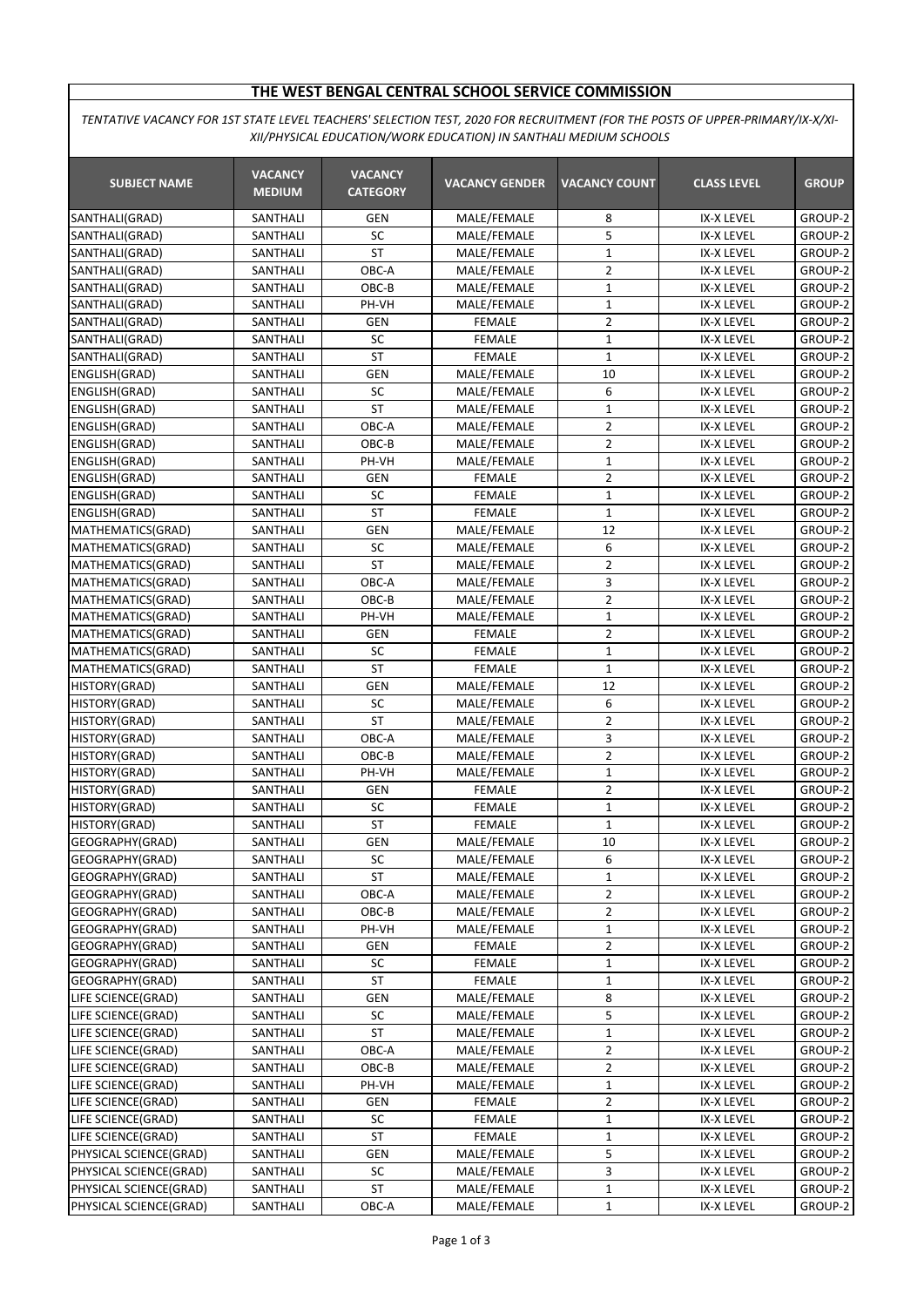| <b>SUBJECT NAME</b>                        | <b>VACANCY</b><br><b>MEDIUM</b> | <b>VACANCY</b><br><b>CATEGORY</b> | <b>VACANCY GENDER</b>      | <b>VACANCY COUNT</b>          | <b>CLASS LEVEL</b>                                | <b>GROUP</b>       |
|--------------------------------------------|---------------------------------|-----------------------------------|----------------------------|-------------------------------|---------------------------------------------------|--------------------|
| PHYSICAL SCIENCE(GRAD)                     | SANTHALI                        | OBC-B                             | MALE/FEMALE                | $\mathbf{1}$                  | IX-X LEVEL                                        | GROUP-2            |
| SANTHALI(PG)                               | SANTHALI                        | <b>GEN</b>                        | MALE/FEMALE                | 29                            | XI-XII LEVEL                                      | GROUP-3            |
| SANTHALI(PG)                               | SANTHALI                        | SC                                | MALE/FEMALE                | 13                            | XI-XII LEVEL                                      | GROUP-3            |
| SANTHALI(PG)                               | SANTHALI                        | <b>ST</b>                         | MALE/FEMALE                | 4                             | XI-XII LEVEL                                      | GROUP-3            |
| SANTHALI(PG)                               | SANTHALI                        | OBC-A                             | MALE/FEMALE                | 6                             | XI-XII LEVEL                                      | GROUP-3            |
| SANTHALI(PG)                               | SANTHALI                        | OBC-B                             | MALE/FEMALE                | 4                             | XI-XII LEVEL                                      | GROUP-3            |
| SANTHALI(PG)                               | SANTHALI                        | PH-VH                             | MALE/FEMALE                | $\mathbf 1$                   | XI-XII LEVEL                                      | GROUP-3            |
| SANTHALI(PG)                               | SANTHALI                        | PH-HI                             | MALE/FEMALE                | $\mathbf 1$                   | XI-XII LEVEL                                      | GROUP-3            |
| SANTHALI (UP)                              | SANTHALI                        | <b>GEN</b>                        | MALE/FEMALE                | 24                            | UPPER-PRIMARY LEVEL                               | GROUP-1            |
| SANTHALI (UP)                              | SANTHALI                        | SC                                | MALE/FEMALE                | 11                            | UPPER-PRIMARY LEVEL                               | GROUP-1            |
| SANTHALI (UP)                              | SANTHALI                        | <b>ST</b>                         | MALE/FEMALE                | 3                             | UPPER-PRIMARY LEVEL                               | GROUP-1            |
| SANTHALI (UP)                              | SANTHALI                        | OBC-A                             | MALE/FEMALE                | 5                             | UPPER-PRIMARY LEVEL                               | GROUP-1            |
| SANTHALI (UP)                              | SANTHALI                        | OBC-B                             | MALE/FEMALE                | $\overline{4}$                | UPPER-PRIMARY LEVEL                               | GROUP-1            |
| SANTHALI (UP)                              | SANTHALI                        | PH-VH                             | MALE/FEMALE                | $\mathbf 1$                   | UPPER-PRIMARY LEVEL                               | GROUP-1            |
| SANTHALI (UP)                              | SANTHALI                        | PH-HI                             | MALE/FEMALE                | $\mathbf 1$                   | UPPER-PRIMARY LEVEL                               | GROUP-1            |
| SANTHALI (UP)                              | SANTHALI                        | <b>GEN</b>                        | <b>FEMALE</b>              | $\overline{2}$                | <b>UPPER-PRIMARY LEVEL</b>                        | GROUP-1            |
| SANTHALI (UP)                              | SANTHALI                        | SC                                | <b>FEMALE</b>              | $\mathbf 1$                   | UPPER-PRIMARY LEVEL                               | GROUP-1            |
| SANTHALI (UP)                              | SANTHALI                        | <b>ST</b>                         | <b>FEMALE</b>              | $\mathbf 1$                   | UPPER-PRIMARY LEVEL                               | GROUP-1            |
| <b>ENGLISH (UP)</b>                        | SANTHALI                        | <b>GEN</b>                        | MALE/FEMALE                | 13                            | <b>UPPER-PRIMARY LEVEL</b>                        | GROUP-1            |
| ENGLISH (UP)                               | SANTHALI                        | SC                                | MALE/FEMALE                | 6                             | <b>UPPER-PRIMARY LEVEL</b>                        | GROUP-1            |
| ENGLISH (UP)                               | SANTHALI                        | <b>ST</b><br>OBC-A                | MALE/FEMALE                | $\overline{2}$<br>3           | UPPER-PRIMARY LEVEL                               | GROUP-1            |
| ENGLISH (UP)                               | SANTHALI                        |                                   | MALE/FEMALE                |                               | UPPER-PRIMARY LEVEL                               | GROUP-1            |
| <b>ENGLISH (UP)</b><br><b>ENGLISH (UP)</b> | SANTHALI<br>SANTHALI            | OBC-B<br>PH-VH                    | MALE/FEMALE<br>MALE/FEMALE | $\overline{2}$<br>$\mathbf 1$ | UPPER-PRIMARY LEVEL                               | GROUP-1<br>GROUP-1 |
| <b>ENGLISH (UP)</b>                        | SANTHALI                        | <b>GEN</b>                        | <b>FEMALE</b>              | $\overline{2}$                | UPPER-PRIMARY LEVEL<br><b>UPPER-PRIMARY LEVEL</b> | GROUP-1            |
| <b>ENGLISH (UP)</b>                        | SANTHALI                        | SC                                | <b>FEMALE</b>              | $\mathbf 1$                   | UPPER-PRIMARY LEVEL                               | GROUP-1            |
| ENGLISH (UP)                               | SANTHALI                        | <b>ST</b>                         | <b>FEMALE</b>              | $\mathbf{1}$                  | UPPER-PRIMARY LEVEL                               | GROUP-1            |
| BIO. SCIENCE(UP)                           | SANTHALI                        | <b>GEN</b>                        | MALE/FEMALE                | 12                            | UPPER-PRIMARY LEVEL                               | GROUP-1            |
| <b>BIO. SCIENCE(UP)</b>                    | SANTHALI                        | SC                                | MALE/FEMALE                | 6                             | UPPER-PRIMARY LEVEL                               | GROUP-1            |
| <b>BIO. SCIENCE(UP)</b>                    | SANTHALI                        | <b>ST</b>                         | MALE/FEMALE                | $\mathbf 2$                   | UPPER-PRIMARY LEVEL                               | GROUP-1            |
| <b>BIO. SCIENCE(UP)</b>                    | SANTHALI                        | OBC-A                             | MALE/FEMALE                | $\overline{2}$                | UPPER-PRIMARY LEVEL                               | GROUP-1            |
| <b>BIO. SCIENCE(UP)</b>                    | SANTHALI                        | OBC-B                             | MALE/FEMALE                | $\overline{2}$                | <b>UPPER-PRIMARY LEVEL</b>                        | GROUP-1            |
| <b>BIO. SCIENCE(UP)</b>                    | SANTHALI                        | PH-VH                             | MALE/FEMALE                | $\mathbf{1}$                  | <b>UPPER-PRIMARY LEVEL</b>                        | GROUP-1            |
| <b>BIO. SCIENCE(UP)</b>                    | SANTHALI                        | SC                                | <b>FEMALE</b>              | 1                             | <b>UPPER-PRIMARY LEVEL</b>                        | GROUP-1            |
| PURE SCIENCE(UP)                           | SANTHALI                        | <b>GEN</b>                        | MALE/FEMALE                | 18                            | UPPER-PRIMARY LEVEL                               | GROUP-1            |
| PURE SCIENCE(UP)                           | SANTHALI                        | SC                                | MALE/FEMALE                | 8                             | UPPER-PRIMARY LEVEL                               | GROUP-1            |
| PURE SCIENCE(UP)                           | SANTHALI                        | <b>ST</b>                         | MALE/FEMALE                | $\overline{2}$                | UPPER-PRIMARY LEVEL                               | GROUP-1            |
| PURE SCIENCE(UP)                           | SANTHALI                        | OBC-A                             | MALE/FEMALE                | 3                             | UPPER-PRIMARY LEVEL                               | GROUP-1            |
| PURE SCIENCE(UP)                           | SANTHALI                        | OBC-B                             | MALE/FEMALE                | 3                             | UPPER-PRIMARY LEVEL                               | GROUP-1            |
| PURE SCIENCE(UP)                           | SANTHALI                        | PH-VH                             | MALE/FEMALE                | 1                             | UPPER-PRIMARY LEVEL                               | GROUP-1            |
| PURE SCIENCE(UP)                           | SANTHALI                        | GEN                               | FEMALE                     | 2                             | UPPER-PRIMARY LEVEL                               | GROUP-1            |
| PURE SCIENCE(UP)                           | SANTHALI                        | SC                                | FEMALE                     | 1                             | UPPER-PRIMARY LEVEL                               | GROUP-1            |
| PURE SCIENCE(UP)                           | SANTHALI                        | <b>ST</b>                         | <b>FEMALE</b>              | $\mathbf 1$                   | UPPER-PRIMARY LEVEL                               | GROUP-1            |
| HISTORY(UP)                                | SANTHALI                        | GEN                               | MALE/FEMALE                | 9                             | UPPER-PRIMARY LEVEL                               | GROUP-1            |
| <b>HISTORY(UP)</b>                         | SANTHALI                        | SC                                | MALE/FEMALE                | 5                             | UPPER-PRIMARY LEVEL                               | GROUP-1            |
| <b>HISTORY(UP)</b>                         | SANTHALI                        | <b>ST</b>                         | MALE/FEMALE                | $\mathbf 1$                   | UPPER-PRIMARY LEVEL                               | GROUP-1            |
| HISTORY(UP)                                | SANTHALI                        | OBC-A                             | MALE/FEMALE                | $\overline{2}$                | UPPER-PRIMARY LEVEL                               | GROUP-1            |
| HISTORY(UP)                                | SANTHALI                        | OBC-B                             | MALE/FEMALE                | 2                             | UPPER-PRIMARY LEVEL                               | GROUP-1            |
| HISTORY(UP)                                | SANTHALI                        | PH-VH                             | MALE/FEMALE                | 1                             | UPPER-PRIMARY LEVEL                               | GROUP-1            |
| <b>HISTORY(UP)</b>                         | SANTHALI                        | SC                                | <b>FEMALE</b>              | $\mathbf 1$                   | UPPER-PRIMARY LEVEL                               | GROUP-1            |
| GEOGRAPHY(UP)                              | SANTHALI                        | GEN                               | MALE/FEMALE                | 11                            | UPPER-PRIMARY LEVEL                               | GROUP-1            |
| GEOGRAPHY(UP)                              | SANTHALI                        | SC                                | MALE/FEMALE                | 6                             | UPPER-PRIMARY LEVEL                               | GROUP-1            |
| GEOGRAPHY(UP)                              | SANTHALI                        | <b>ST</b>                         | MALE/FEMALE                | $\overline{2}$                | UPPER-PRIMARY LEVEL                               | GROUP-1            |
| GEOGRAPHY(UP)                              | SANTHALI                        | OBC-A                             | MALE/FEMALE                | $\overline{2}$                | UPPER-PRIMARY LEVEL                               | GROUP-1            |
| GEOGRAPHY(UP)                              | SANTHALI                        | OBC-B                             | MALE/FEMALE                | $\overline{2}$                | UPPER-PRIMARY LEVEL                               | GROUP-1            |
| GEOGRAPHY(UP)                              | SANTHALI                        | PH-VH                             | MALE/FEMALE                | 1                             | UPPER-PRIMARY LEVEL                               | GROUP-1            |
| GEOGRAPHY(UP)                              | SANTHALI                        | GEN                               | FEMALE                     | $\mathbf 1$                   | UPPER-PRIMARY LEVEL                               | GROUP-1            |
| GEOGRAPHY(UP)                              | SANTHALI                        | SC                                | <b>FEMALE</b>              | $\mathbf{1}$                  | UPPER-PRIMARY LEVEL                               | GROUP-1            |
| PHYSICAL EDUCATION(UP)                     | SANTHALI                        | GEN                               | MALE/FEMALE                | 10                            | UPPER-PRIMARY LEVEL                               | GROUP-4            |
| PHYSICAL EDUCATION(UP)                     | SANTHALI                        | SC                                | MALE/FEMALE                | 6                             | UPPER-PRIMARY LEVEL                               | GROUP-4            |
| PHYSICAL EDUCATION(UP)                     | SANTHALI                        | ST                                | MALE/FEMALE                | $\mathbf{1}$                  | UPPER-PRIMARY LEVEL                               | GROUP-4            |
| PHYSICAL EDUCATION(UP)                     | SANTHALI                        | OBC-A                             | MALE/FEMALE                | $\overline{2}$                | UPPER-PRIMARY LEVEL                               | GROUP-4            |